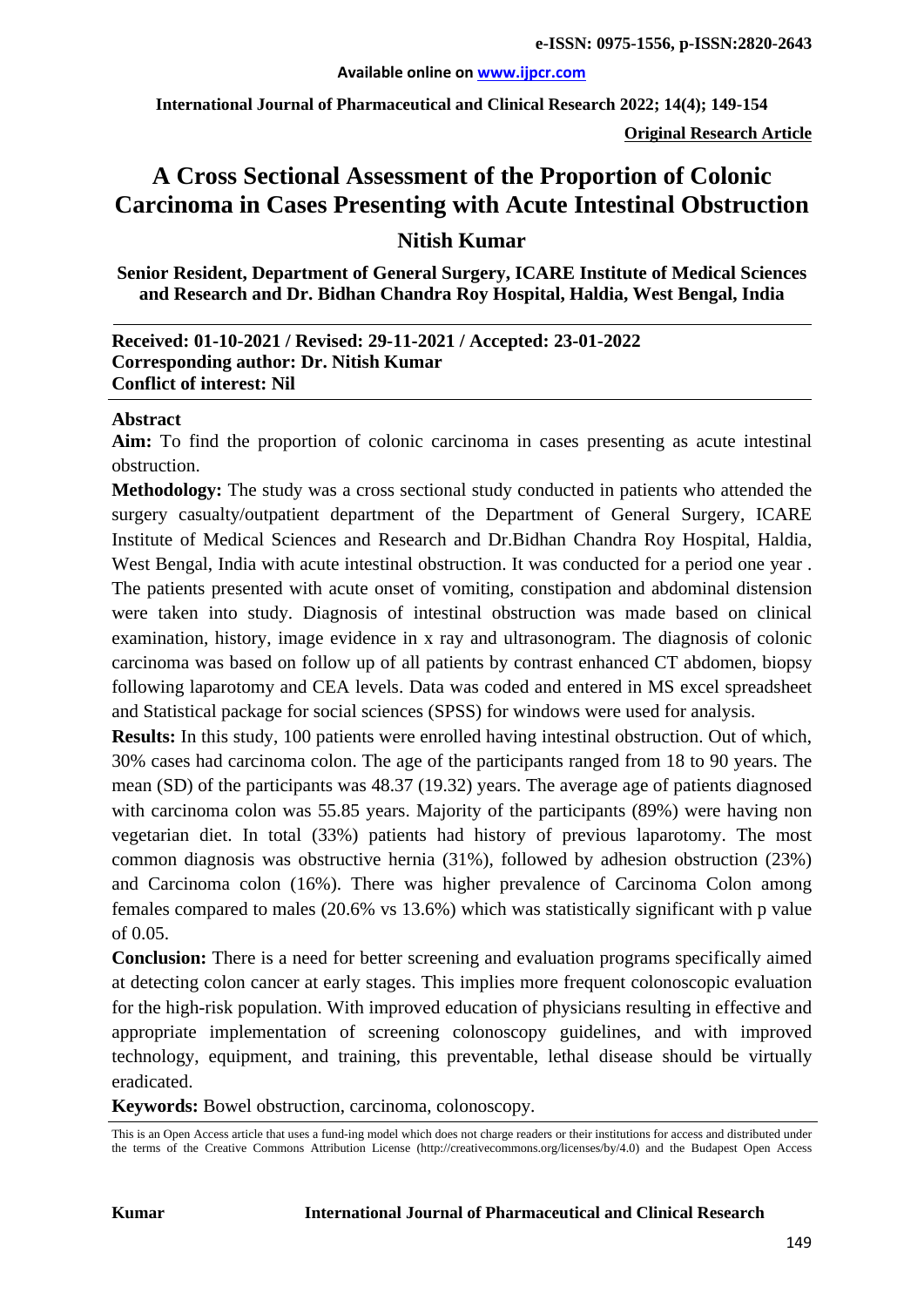Initiative (http://www.budapestopenaccessinitiative.org/read), which permit unrestricted use, distribution, and reproduction in any medium, provided original work is properly credited.

### **Introduction**

Intestinal obstruction is one of the common acute abdominal emergencies that accounts for 20% of all admissions with acute abdominal pain in surgical practice [1]. The most frequent etiological factor is post operative adhesions in developed countries and strangulating herniae in developing countries [2]. Decades ago the hernia was described as the first cause of intestinal obstruction [3]. Intestinal obstruction may be classified into two types, dynamic and adynamic [4]. Adynamic obstruction is due to the paralysed bowel without any medical cause [5]. The resulting nausea, vomiting, pain and dehydration usually require in patient hospitalization [6].

Malignant large bowel obstruction is a clinical presentation associated with a significant likelihood of colorectal carcinoma. Markogiannakis et al [7] found that colorectal carcinoma was one of the top three causes of intestinal obstruction (13.4%) among 150 patients who presented with intestinal obstruction.

Colorectal carcinoma is one of the most widespread malignancies worldwide. Over 15% of colorectal cancers will present as acute colonic perforation or obstruction despite cancer screening programs and routine endoscopy [8, 9]. In 2012, colorectal carcinoma became the third most common cancer globally, with nearly 1.4 million new cases diagnosed [10]. Colorectal cancers may be detected early through asymptomatic screening tests or as a result of a diagnostic workup for symptomatic disease.

A crucial problem in management of acute intestinal obstruction is differentiating whether there is actual or impending bowel ischemia and whether there is a need for emergency surgery [11]. The time interval before operation must be a critical problem for acute intestinal obstruction

because prolonged conservative therapy might be harmful and potentially lethal. On the other hand, too radical option of operation will aggravate the burden on patients [12]. The objective of this study is to find the proportion of colonic carcinoma in cases presenting as acute intestinal obstruction in a tertiary health care center over a period of one year and also to determine the other prominent etiological factors in cases presenting with acute intestinal obstruction.

### **Materials and Methods**

The study was a cross sectional study conducted in patients who attended the surgery casualty/outpatient department of the Department of General Surgery ICARE Institute of Medical Sciences and Research and Dr.Bidhan Chandra Roy Hospital, Haldia, West Bengal, India with acute intestinal obstruction. It was conducted for a period one year

#### **Inclusion criteria:**

The patients presented with acute onset of vomiting, constipation and abdominal distension were taken into study.

#### **Exclusion criteria:**

Patients who had improvement of suggestive symptoms, symptoms due to obstruction at the level of gastric outlet and a dynamic intestinal obstruction cases were excluded from the study.

#### Methodology

Diagnosis of intestinal obstruction was made based on clinical examination, history, image evidence in x ray and ultrasonogram. The diagnosis of colonic carcinoma was based on follow up of all patients by contrast enhanced CT abdomen, biopsy following laparotomy and CEA levels.

#### **Statistical analysis**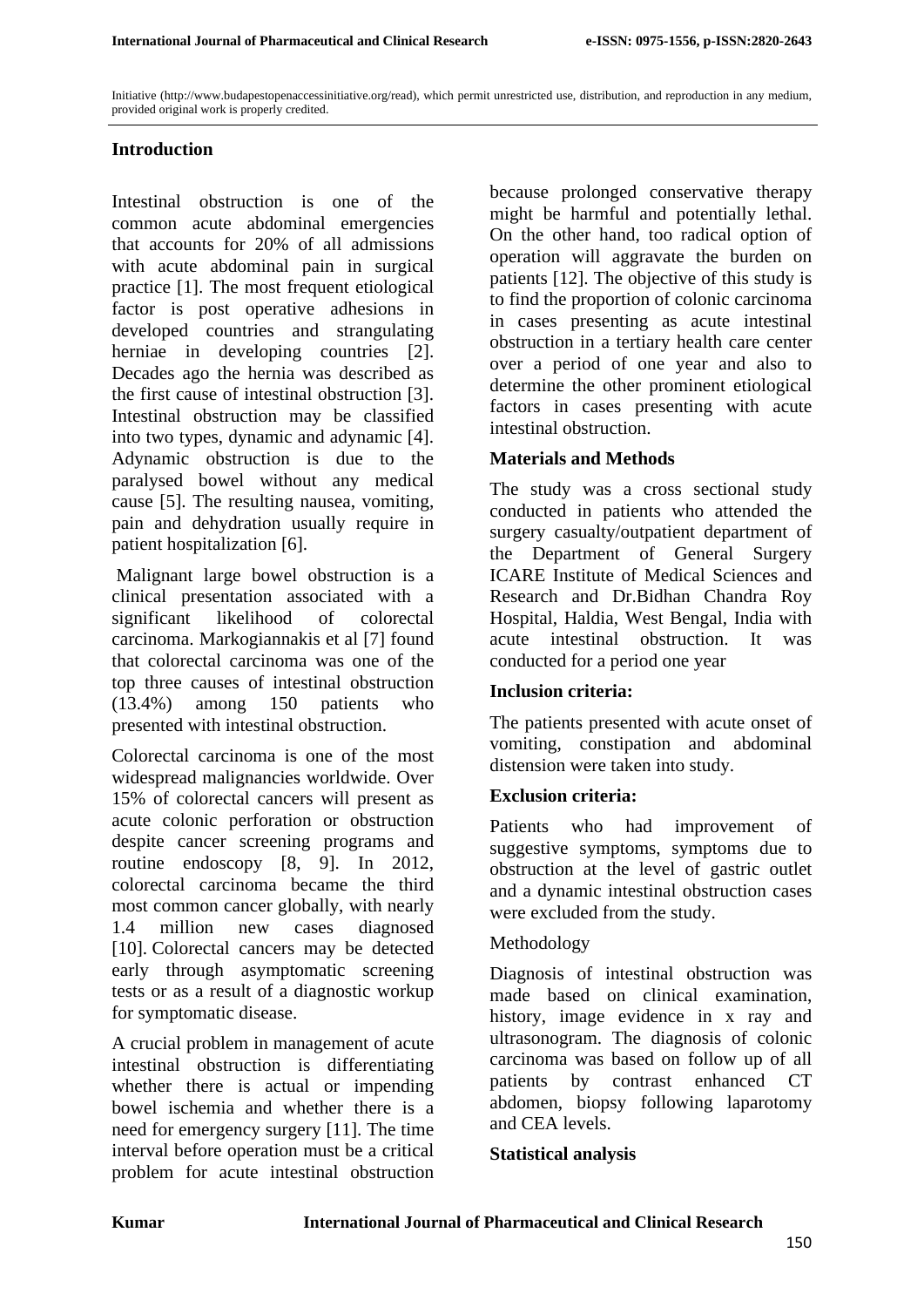Data was coded and entered in MS excel spreadsheet and Statistical package for social sciences (SPSS) for windows were used for analysis.

#### **Results:**

In this study, 100 patients were enrolled having intestinal obstruction. Out of which, 30% cases had carcino colon. The age of the participants ranged from 18 to 90 years. The mean (SD) of the participants was 48.37 (19.32) years. The average age of patients diagnosed with carcinoma colon was 55.85 years. Majority of the participants (89%) were having non vegetarian diet. In total (33%) patients had history of previous laparotomy.

| Table 1: Demographic details and clinical history of study population |  |
|-----------------------------------------------------------------------|--|
|-----------------------------------------------------------------------|--|

| <b>Variables</b>                        | N               |
|-----------------------------------------|-----------------|
| <b>Gender</b>                           |                 |
| Male                                    | 66              |
| Female                                  | 34              |
| Mean age (in years)                     | $48.37 + 19.32$ |
| <b>Diet</b>                             |                 |
| Vegetarian                              | 11              |
| Non vegetarian                          | 89              |
| previous<br><b>History</b><br><b>of</b> |                 |
| laparotomy                              |                 |
| Present                                 | 33              |
| Absent                                  | 67              |

#### **Table 2: Final diagnosis of study participants**

| <b>Final diagnosis</b>         | N              |
|--------------------------------|----------------|
| <b>Obstructed hernia</b>       | 31             |
| <b>Adhesive obstruction</b>    | 23             |
| Carcinoma colon                | 16             |
| <b>Intestinal metastasis</b>   | $\overline{2}$ |
| <b>Intussusception</b>         | 6              |
| Carcinoma rectum               | 5              |
| <b>Ileocaecal TB</b>           | 5              |
| <b>Sigmoid volvulus</b>        | 4              |
| <b>Appendicular malignancy</b> |                |
| <b>Malrotation</b>             |                |
| <b>Pseudo obstruction</b>      | 2              |
| Lymphoma                       | 2              |
| <b>Congenital bands</b>        |                |
| <b>Acute appendicitis</b>      |                |

The most common diagnosis was obstructive hernia (31%), followed by adhesion obstruction (23%) and Carcinoma colon (16%). There was higher

prevalence of Carcinoma Colon among females compared to males (20.6% vs 13.6%) which was statistically significant with p value of 0.05.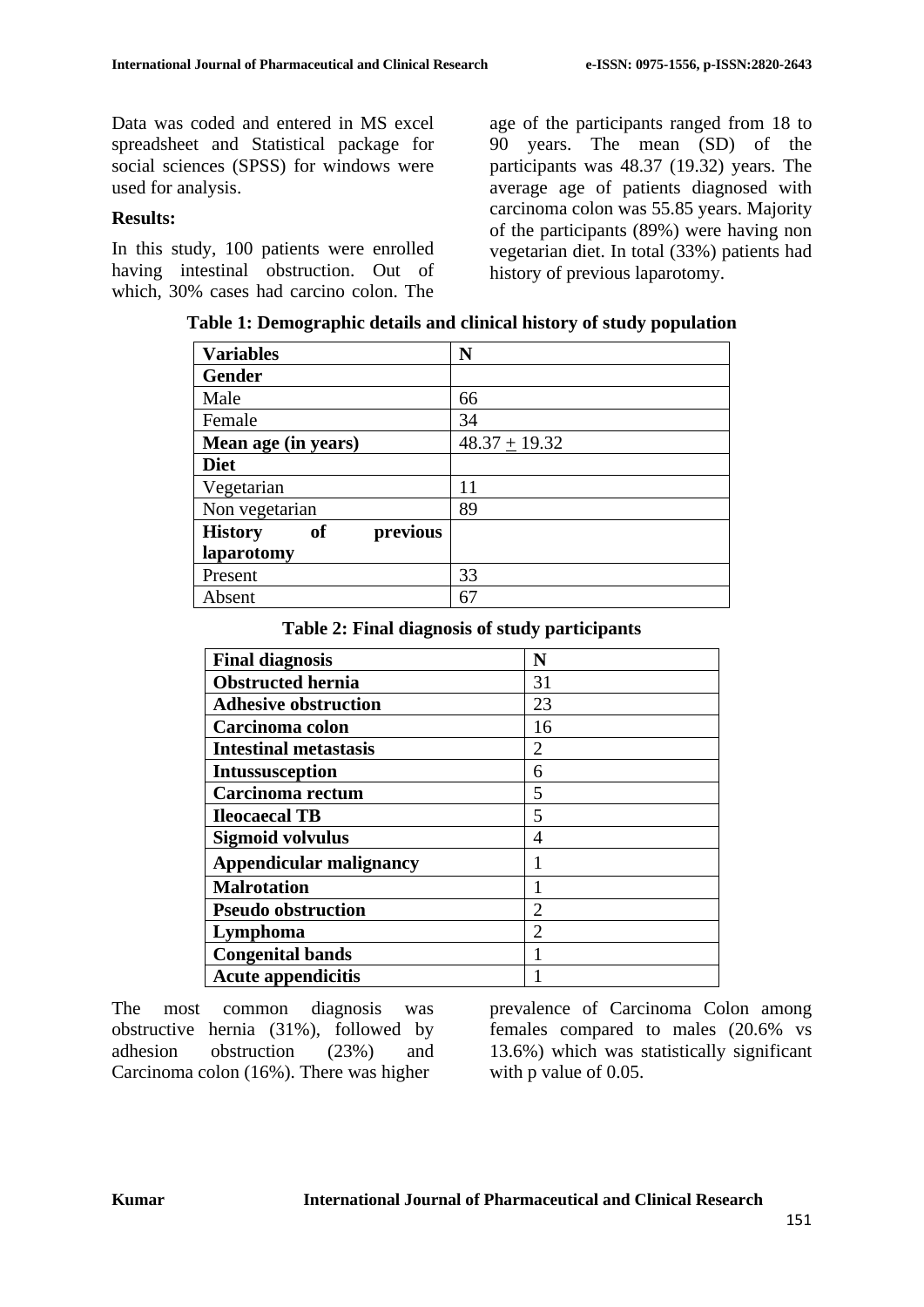|                 | <b>Final Diagnosis (n=100)</b>        |                                |         |  |  |
|-----------------|---------------------------------------|--------------------------------|---------|--|--|
| <b>Variable</b> | diagnosis<br><b>Other</b><br>$(n=84)$ | Carcinoma<br>colon<br>$(n=16)$ | P value |  |  |
| <b>Gender</b>   |                                       |                                |         |  |  |
| Female $(n=34)$ | 27 (79.4)                             | (20.6)                         |         |  |  |
| Male $(n=66)$   | (86.4)                                | (13.6)                         | 0.05    |  |  |

**Table 3: Gender association of carcinoma colon**

#### **Discussion:**

Acute and sub acute intestinal obstructions are common occurrences among patients with disseminated abdominal and pelvic malignancies. Malignant bowel obstruction (MBO) is estimated to occur in 10–28.4% of colorectal cancers and 5.5– 42% of ovarian malignancies [13]. Overall, it is estimated to occur in 2% of all patients with advanced malignancy [14]. It represents a presentation of recurrence in some patients, and a progression of disease in others. Consequently, presentation with bowel obstruction has a significant impact upon both patients and their families [15].

Obstruction of the intestinal lumen develops slowly and often remains partial. The gastrointestinal symptoms caused by the obstructed intestine usually depend on the site of obstruction. A left-side lesion usually presents as an alteration in bowel habits and the passage of blood, while lesions on the right side usually present as anaemia and dull aching pain [16]. The most consistent symptom among patients presenting with acute intestinal obstruction is obstipation followed by abdominal distension. All patients who presented to the hospital in this study came with complaints of abdominal pain. This is similar to a study conducted by Jahangir Sarwar et al where 100% of the cases had pain abdomen as a presenting complaint [17]. Obstipation was a complaint in 80% of the patients in this study. This corroborates with the study finding by Khan et al (97%) [18].

The most common cause for intestinal obstruction in this study was obstructed inguinal hernia. This was followed by adhesive intestinal obstruction. On comparison, a study by McEntee et al showed adhesions as the most important

cause of intestinal obstruction in western population [3]. The higher incidence of obstructed hernia as the leading cause in developing countries could be due to absence of accessibility to surgeons in rural areas. This results in most of the asymptomatic hernias to be left untreated and ultimately becoming obstructed.

Yuan et al. [19] conducted a univariate analysis of prognostic factors for patients with colorectal cancer and found that the 3-year and 5-year survival rates for patients with intestinal obstruction were only 39 and 35%, respectively. However, further multivariate analysis found no association between intestinal obstruction status and survival. Rasool et al. [20] conducted a study on patients with a history of intestinal obstruction due to colorectal carcinoma over a period of 13 years in India. Only 13 patients survived after a period of five years, with a survival rate of 23.12%. The lower survival rate in that study, compared to our findings, may have been due to the small number of patients in their cohort. The prognosis was even worse among patients who presented with intestinal obstruction and advancedstage cancer. Several studies have demonstrated that the survival period for such patients ranges from a few weeks to several months [21-23]. For instance, Chen et al. [23] studied the survival duration of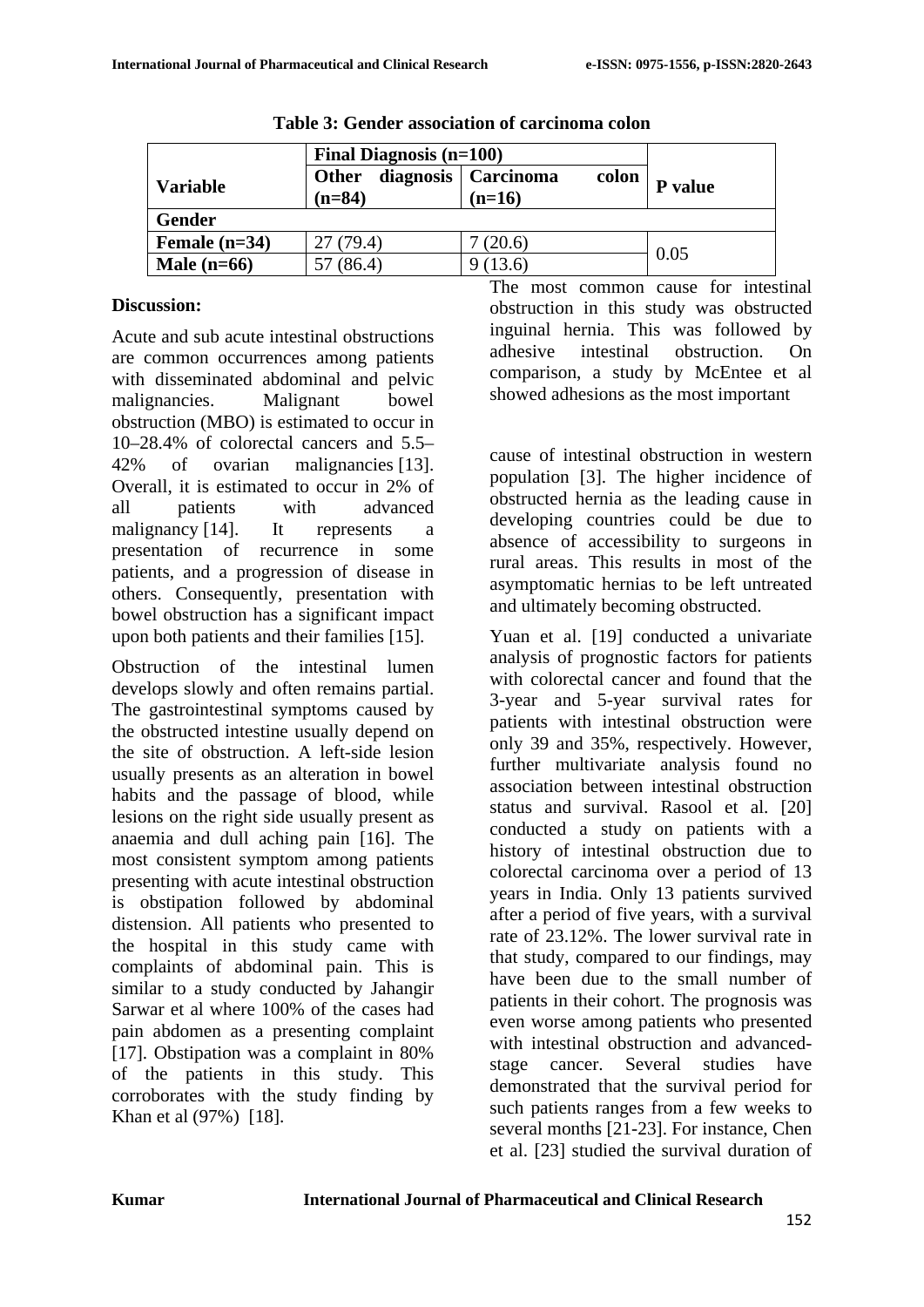patients with stage IV colorectal cancer complicated with bowel obstruction. Among 381 patients who had been diagnosed with stage IV disease, 295 patients had intestinal obstruction. The mean survival time was 49.4 and 37.2 months for the non-obstruction and obstruction groups, respectively.[24]

#### **Conclusion:**

There is a need for better screening and evaluation programmes specifically aimed at detecting colon cancer at early stages. This implies more frequent colonoscopic evaluation for the high-risk population. With improved education of physicians resulting in effective and appropriate implementation of screening colonoscopy guidelines, and with improved technology, equipment, and training, this preventable, lethal disease should be virtually eradicated.

#### **References:**

- 1. Fischer JE, Nusbain MS. Principle of Surgery. 7th ed. New York: McGraw Hill International Editions. 1999.
- 2. Akcakaya A, Alimoglu O, Hevenk T. Mechanical intestinal obstruction caused by abdominal wall hernias. Ulus Travma Derg. 2000;6(4):260-6.
- 3. McEntee G, Pender D, Mulvin D. Current spectrum of intestinal obstruction. Br J Surg. 1987;74(11):976-80.
- 4. Botterill ID, Sagar PM. Intestinal obstruction. Surgery. 1998;16:221-7.
- 5. Bailey H. Demonstrations of physical signs in clinical surgery. Academic Medicine. 1960;35(12):1185.
- 6. DeBernardo R. Surgical management of malignant bowel obstruction: strategies toward palliation of patients with advanced cancer. Current oncology reports. 2009;11(4):287-92.
- 7. Markogiannakis H, Messaris E, Dardamanis D, Pararas N, Tzertzemelis D, Giannopoulos P, et al. Acute mechanical bowel obstruction:

clinical presentation, etiology, management and outcome. World J Gastroenterol. 2007;13:432–437.

- 8. Phillips RKS, Hittinger R, Fry JS, Fielding LP. Malignant large bowel<br>obstruction. British Journal of obstruction. British Journal of Surgery. 1985;72(4):296-302.
- 9. Deans GT, Krukowski ZH, Irwin ST. Malignant obstruction of the left colon. British Journal of Surgery. 1994;81(9):1270-6.
- 10. International Agency for Research on Cancer GLOBOCAN 2012: estimated cancer incidence, mortality and prevalence worldwide in 2012. [cited 05 March, 2022].
- 11. Moran BJ. Adhesion‐related small bowel obstruction. Colorectal Disease. 2007;9:39-44.
- 12. Chen XZ, Wei T, Jiang K, Yang K, Zhang B, Chen ZX et al. Etiological factors and mortality of acute intestinal obstruction: a review of 705 cases. Journal of Chinese integrative medicine. 2008;6(10):1010-6.
- 13. Ripamonti C., De Conno F., Ventafridda V., Rossi B., Baines M.J. Management of bowel obstruction in advanced and terminal cancer patients. Ann. Oncol. 1993;4:15–21.
- 14. Tuca A., Guell E., Martinez-Losada E., Codorniu N. Malignant bowel obstruction in advanced cancer patients: epidemiology, management, and factors influencing spontaneous resolution. Cancer Manag. Res. 2012;4:159-169.<br>15. Dolan E.A. Mal
- E.A. Malignant bowel obstruction: a review of current treatment strategies. Am. J. Hosp. Palliat. Care. 2011;28:576–582.
- 16. Yana, W., Andu, E. C., Tofel, K. H., & Henri, A. (2020). Bioefficacy of local Lantana camara (Verberneae) plant extracts against the 3rd instar larva and adult stages of Anopheles gambiae senso lato (Giles). Journal of Medical Research and Health Sciences, 3(12), 1120–1129.